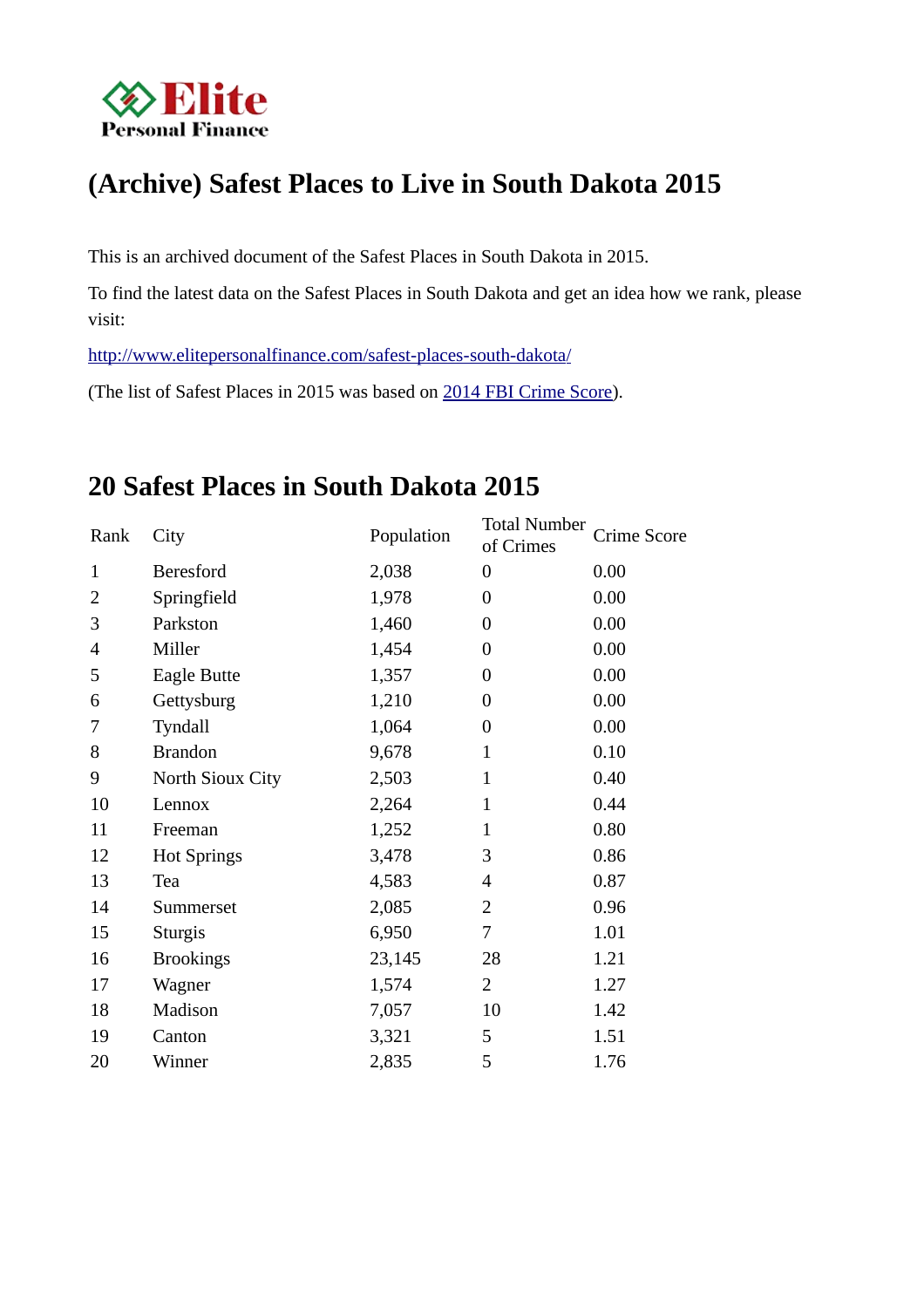# **All Cities in South Dakota**

Elite Personal Finance made a detailed analysis of all cities in South Dakota and divided them into the following categories:

- under 3,000 residents
- $3,000 10,000$  residents
- 10,000 30,000 residents
- over 30,000 residents

#### **Under 3,000 residents**

| Rank                     | City               | Population | <b>Total Number</b><br>of Crimes | Crime Score |
|--------------------------|--------------------|------------|----------------------------------|-------------|
| $\mathbf{1}$             | <b>Beresford</b>   | 2,038      | $\boldsymbol{0}$                 | 0.00        |
| $\overline{2}$           | Springfield        | 1,978      | $\boldsymbol{0}$                 | 0.00        |
| 3                        | Parkston           | 1,460      | $\boldsymbol{0}$                 | 0.00        |
| $\overline{\mathcal{L}}$ | Miller             | 1,454      | $\overline{0}$                   | 0.00        |
| 5                        | <b>Eagle Butte</b> | 1,357      | $\boldsymbol{0}$                 | 0.00        |
| 6                        | Gettysburg         | 1,210      | $\boldsymbol{0}$                 | 0.00        |
| 7                        | Tyndall            | 1,064      | $\boldsymbol{0}$                 | 0.00        |
| 8                        | Worthing           | 943        | $\mathbf{0}$                     | 0.00        |
| 9                        | Whitewood          | 942        | $\boldsymbol{0}$                 | 0.00        |
| 10                       | Centerville        | 887        | $\boldsymbol{0}$                 | 0.00        |
| 11                       | Scotland           | 830        | $\boldsymbol{0}$                 | 0.00        |
| 12                       | Viborg             | 777        | $\overline{0}$                   | 0.00        |
| 13                       | Philip             | 759        | $\boldsymbol{0}$                 | 0.00        |
| 14                       | Estelline          | 757        | $\boldsymbol{0}$                 | 0.00        |
| 15                       | Kimball            | 715        | $\boldsymbol{0}$                 | 0.00        |
| 16                       | Selby              | 652        | $\overline{0}$                   | 0.00        |
| 17                       | <b>Tripp</b>       | 620        | $\boldsymbol{0}$                 | 0.00        |
| 18                       | <b>Burke</b>       | 601        | $\boldsymbol{0}$                 | 0.00        |
| 19                       | Menno              | 582        | $\boldsymbol{0}$                 | 0.00        |
| 20                       | Avon               | 581        | $\overline{0}$                   | 0.00        |
| 21                       | Jefferson          | 539        | $\boldsymbol{0}$                 | 0.00        |
| 22                       | Leola              | 450        | $\boldsymbol{0}$                 | 0.00        |
| 23                       | Faith              | 438        | $\boldsymbol{0}$                 | 0.00        |
| 24                       | Rosholt            | 431        | $\overline{0}$                   | 0.00        |
| 25                       | Hoven              | 417        | $\boldsymbol{0}$                 | 0.00        |
| 26                       | Irene              | 416        | $\boldsymbol{0}$                 | 0.00        |
| 27                       | Hermosa            | 407        | $\boldsymbol{0}$                 | 0.00        |
| 28                       | North Sioux City   | 2,503      | $\mathbf{1}$                     | 0.40        |
| 29                       | Lennox             | 2,264      | $\mathbf{1}$                     | 0.44        |
| 30                       | Freeman            | 1,252      | $\mathbf{1}$                     | 0.80        |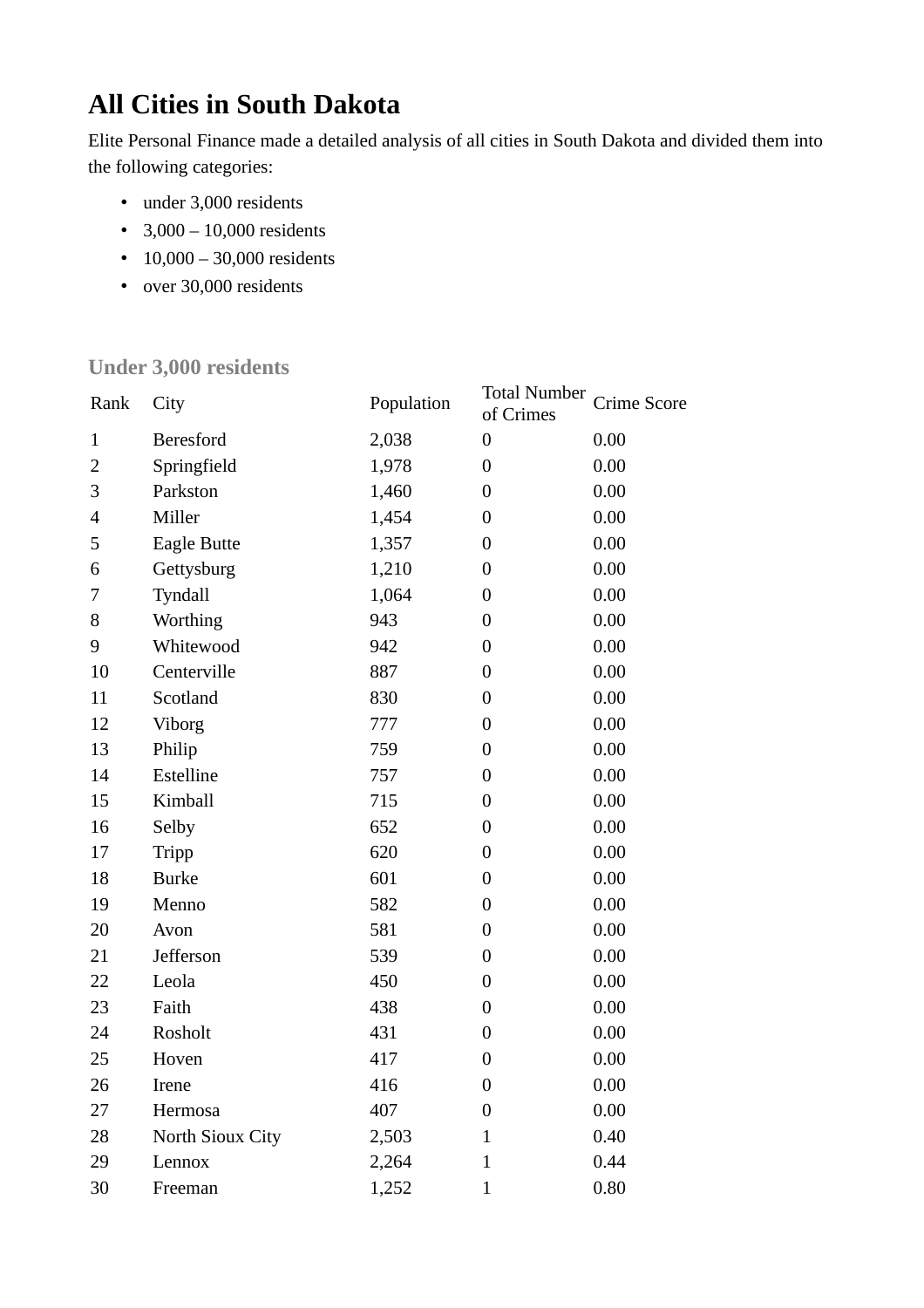| 31 | Summerset       | 2,085 | 2              | 0.96 |
|----|-----------------|-------|----------------|------|
| 32 | Wagner          | 1,574 | 2              | 1.27 |
| 33 | Winner          | 2,835 | 5              | 1.76 |
| 34 | Alcester        | 799   | $\overline{2}$ | 2.50 |
| 35 | Deadwood        | 1,292 | 4              | 3.10 |
| 36 | Kadoka          | 699   | 3              | 4.29 |
| 37 | <b>Sisseton</b> | 2,451 | 11             | 4.49 |
| 38 | Flandreau       | 2,291 | 12             | 5.24 |
| 39 | Martin          | 1,073 | 8              | 7.46 |
| 40 | Chamberlain     | 2,457 | 21             | 8.55 |

### **3,000 – 10,000 residents**

| Rank | City                 | Population | <b>Total Number</b><br>of Crimes | Crime Score |
|------|----------------------|------------|----------------------------------|-------------|
| 1    | <b>Brandon</b>       | 9,678      | 1                                | 0.10        |
| 2    | <b>Hot Springs</b>   | 3,478      | 3                                | 0.86        |
| 3    | Tea                  | 4,583      | 4                                | 0.87        |
| 4    | <b>Sturgis</b>       | 6,950      | 7                                | 1.01        |
| 5    | Madison              | 7,057      | 10                               | 1.42        |
| 6    | Canton               | 3,321      | 5                                | 1.51        |
| 7    | Mobridge             | 3,539      | 8                                | 2.26        |
| 8    | <b>Belle Fourche</b> | 5,755      | 14                               | 2.43        |
| 9    | <b>Box Elder</b>     | 9,432      | 27                               | 2.86        |
| 10   | Lead                 | 3,105      | 10                               | 3.22        |

# **10,000 – 30,000 residents**

| Rank           | City             | Population | <b>Total Number</b><br>of Crimes | Crime Score |
|----------------|------------------|------------|----------------------------------|-------------|
| 1              | <b>Brookings</b> | 23,145     | 28                               | 1.21        |
| 2              | Spearfish        | 11,246     | 24                               | 2.13        |
| 3              | Watertown        | 22,118     | 58                               | 2.62        |
| $\overline{4}$ | Aberdeen         | 27,629     | 78                               | 2.82        |
| 5              | Vermillion       | 10,723     | 33                               | 3.08        |
| 6              | Pierre           | 14,061     | 49                               | 3.48        |
| 7              | Yankton          | 14,622     | 55                               | 3.76        |
| 8              | Huron            | 13,225     | 51                               | 3.86        |
| 9              | Mitchell         | 15,600     | 68                               | 4.36        |